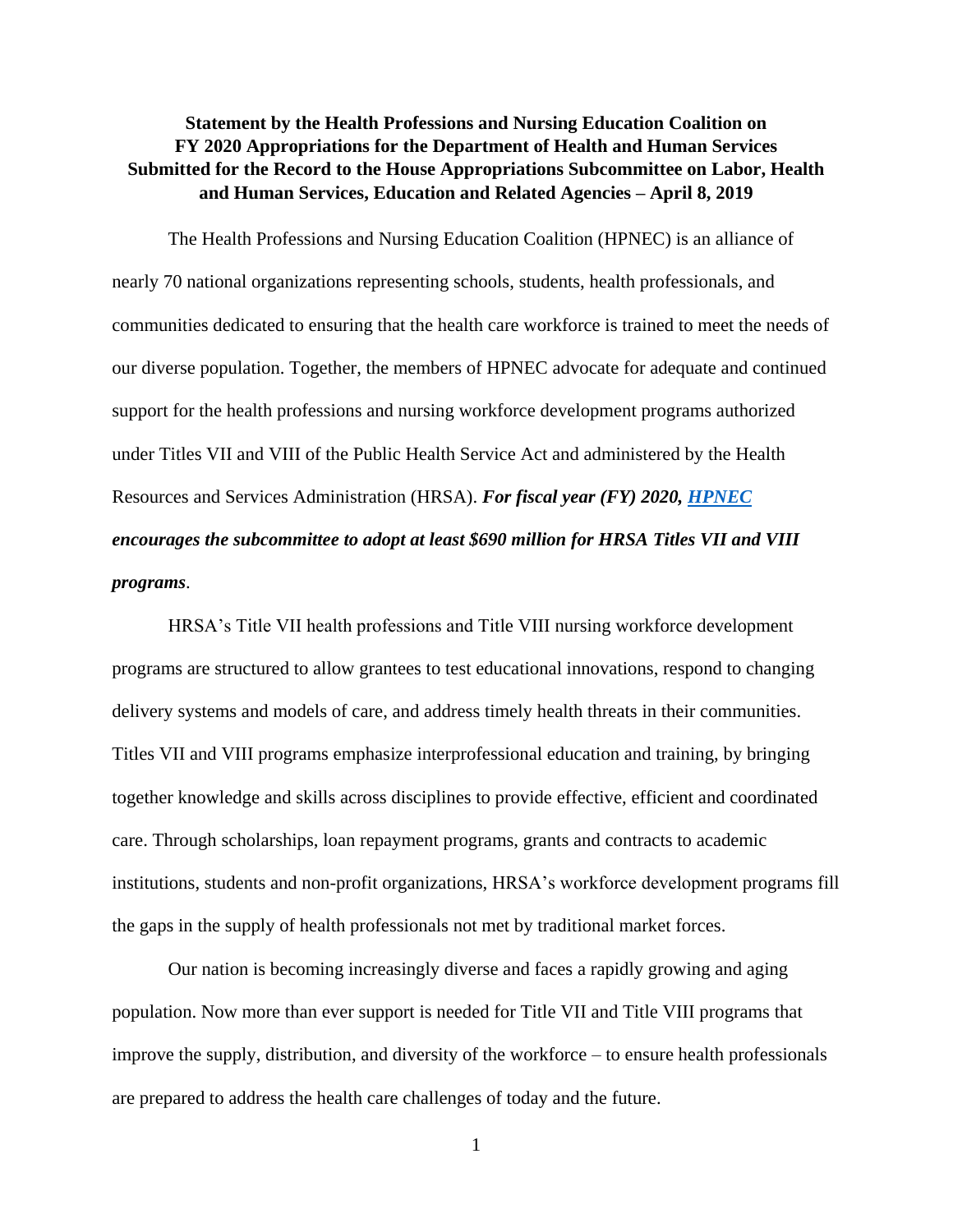**Primary Care Workforce** – The Primary Care Medicine Programs expand the primary care workforce, including general pediatrics, general internal medicine, family medicine, and physician assistants through the following programs: Primary Care Training and Enhancement (PCTE); academic units for PCTE; PCTE: Training Primary Care Champions; and Primary Care Medicine and Dentistry Career Development. The Primary Care programs are also intended to encourage health professionals to work in underserved areas. In fiscal year 2016, 49% of PCTE program completers were underrepresented minorities and/or from disadvantaged backgrounds.

The Primary Care Dentistry program invests in expanding programs in dental primary care for pediatric, public health, and general dentistry. The Pre- and Postdoctoral Training, Residency Training, Faculty Development, and Faculty Loan Repayment programs encourage integrating dentistry into primary care.

**Diversity Pipeline Programs –** HRSA Titles VII and VIII programs play an important role in improving the diversity of the health care workforce and connecting students to health careers by supporting recruitment, education, training, and mentorship opportunities.

HRSA's diversity training programs support aspiring health professions students throughout the educational pipeline, helping to ensure a culturally competent health care workforce, including. Diversity programs include the Health Careers Opportunity Program (HCOP), Centers of Excellence (COE), Faculty Loan Repayment, Nursing Workforce Diversity, and Scholarships for Disadvantaged Students (SDS). Studies have demonstrated the effectiveness of such pipeline programs in strengthening students' academic records, improving test scores, and helping minority and disadvantaged students pursue careers in the health professions. Title VII diversity pipeline programs reached thousands of students in the 2016-

2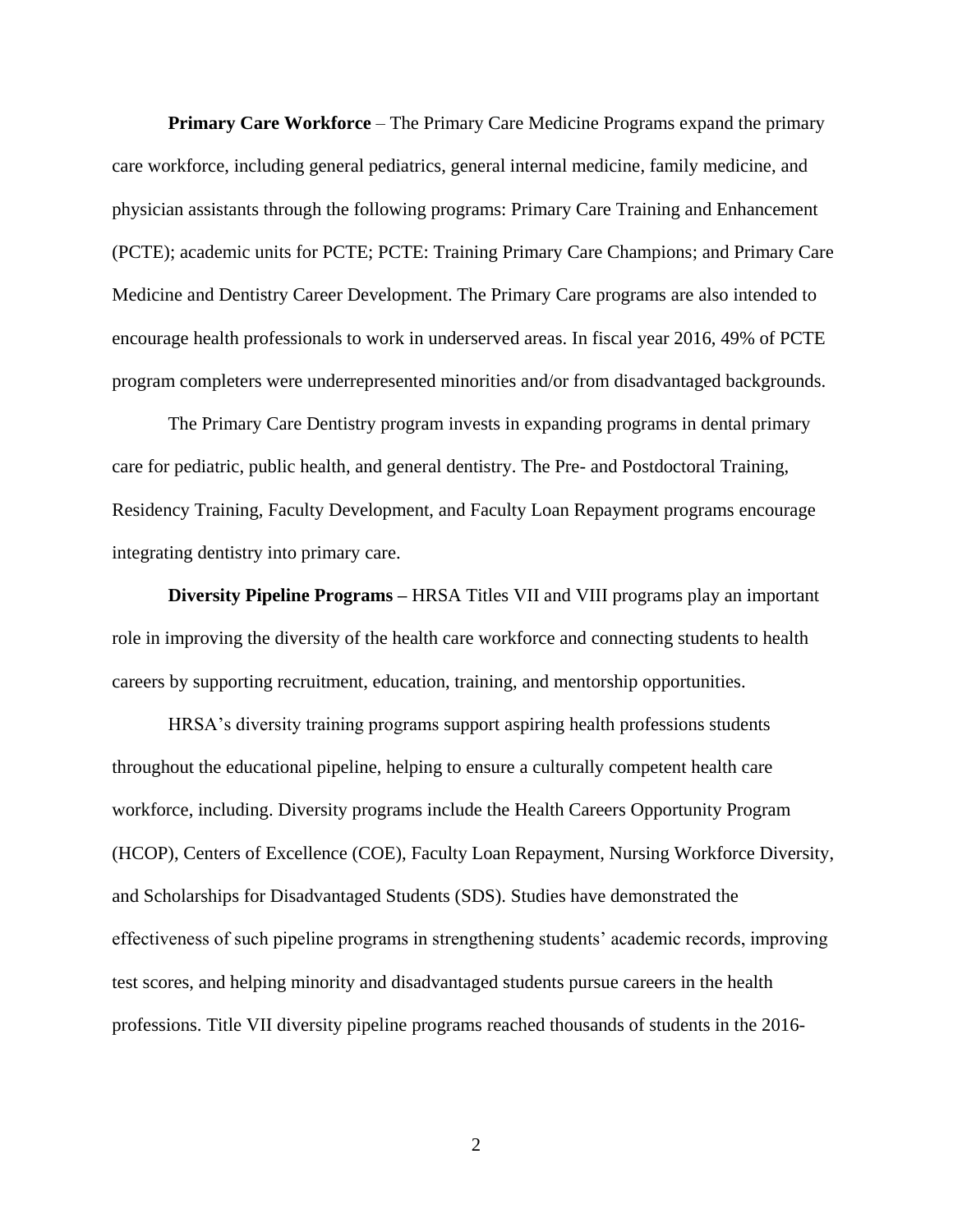2017 academic year, with SDS graduating 2,811 students and COE reaching more than 6,800 health professionals; 55% of which were located in medically underserved communities.

Title VIII's Nursing Workforce Diversity Program is intended to increase nursing education opportunities for individuals from disadvantaged backgrounds, including racial and ethnic minorities who are underrepresented among registered nurses. The program supports disadvantaged students through stipends and scholarships, and a variety of pre-entry and advanced education preparation. In academic year 2016-2017, the program trained 4,416 students, 100% of whom were either underrepresented minorities and/or from disadvantaged backgrounds.

**Interdisciplinary, Community Based Linkages –** Support for community-based training of health professionals in rural and urban underserved areas is funded through Title VII. By assessing the needs of the communities they serve, these programs are well positioned to fill gaps in the workforce and increase access to care for all populations. The programs emphasize interprofessional education and training, bringing together knowledge and skills across disciplines to provide effective, efficient, and coordinated care.

Programs such as Teaching Health Center Development; Graduate Psychology Education; Opioid Workforce Enhancement Program; Mental and Behavioral Health Education and Training; Behavioral Health Workforce Education and Training (BHWET); and Allied Health Training work directly with members of local communities to help meet their immediate health needs.

The community-based training programs are structured to allow grantees to test educational innovations, respond to changing delivery systems and models of care, and address timely topics in their communities. Area Health Education Centers (AHEC), which support

3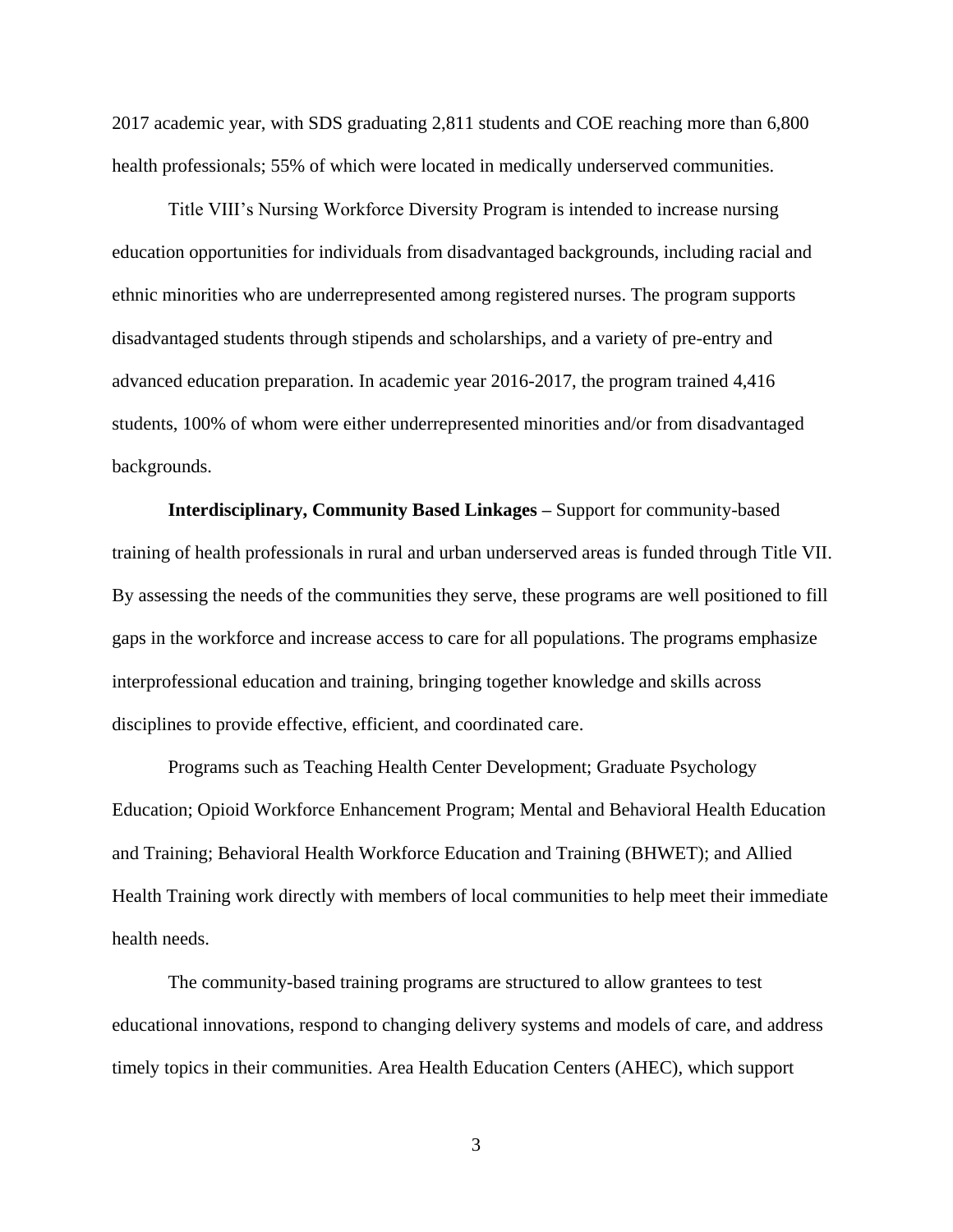workforce development and training for medical and public health professionals in rural areas, provided continuing education to 214,789 practicing health professionals across the country.

Public Health Workforce Development programs support education and training in public health and preventive medicine through different initiatives, including the only funding for physicians to work in state and local departments of health. In academic year 2016-2017, Public Health Workforce grantees delivered unique continuing education courses to 226,635 practicing professionals in the workforce.

**Workforce Information and Analysis –** The Workforce Information and Analysis program supports the compilation and analysis of data on the nation's health workforce, including longitudinal evaluation of the Title VII and Title VIII programs through the National Center for Health Workforce Analysis and the Regional Centers for Health Workforce Analysis.

**Geriatrics Workforce Development** – Title VII Geriatric Workforce programs integrate geriatrics and primary care to provide coordinated and comprehensive care for older adults. The geriatrics programs provide training across the provider continuum (students, faculty, providers, direct service workers, patients, families, and lay and family caregivers), focusing on interprofessional and team-based care and on academic community partnerships to address gaps in health care for older adults. To advance the training of the current workforce, the Geriatrics Workforce Enhancement Program (GWEP) provided 1,578 unique continuing education courses, including 467 on Alzheimer's disease and related dementia, to 173,078 faculty. In academic year 2016-2017 alone, Title VII's GWEP trained 30,082 students and fellows in geriatric-specific degree programs, field placements, and fellowships.

**Nursing Workforce Development** – Title VIII nursing workforce development programs provide federal support to address all aspects of nursing workforce demands, including

4